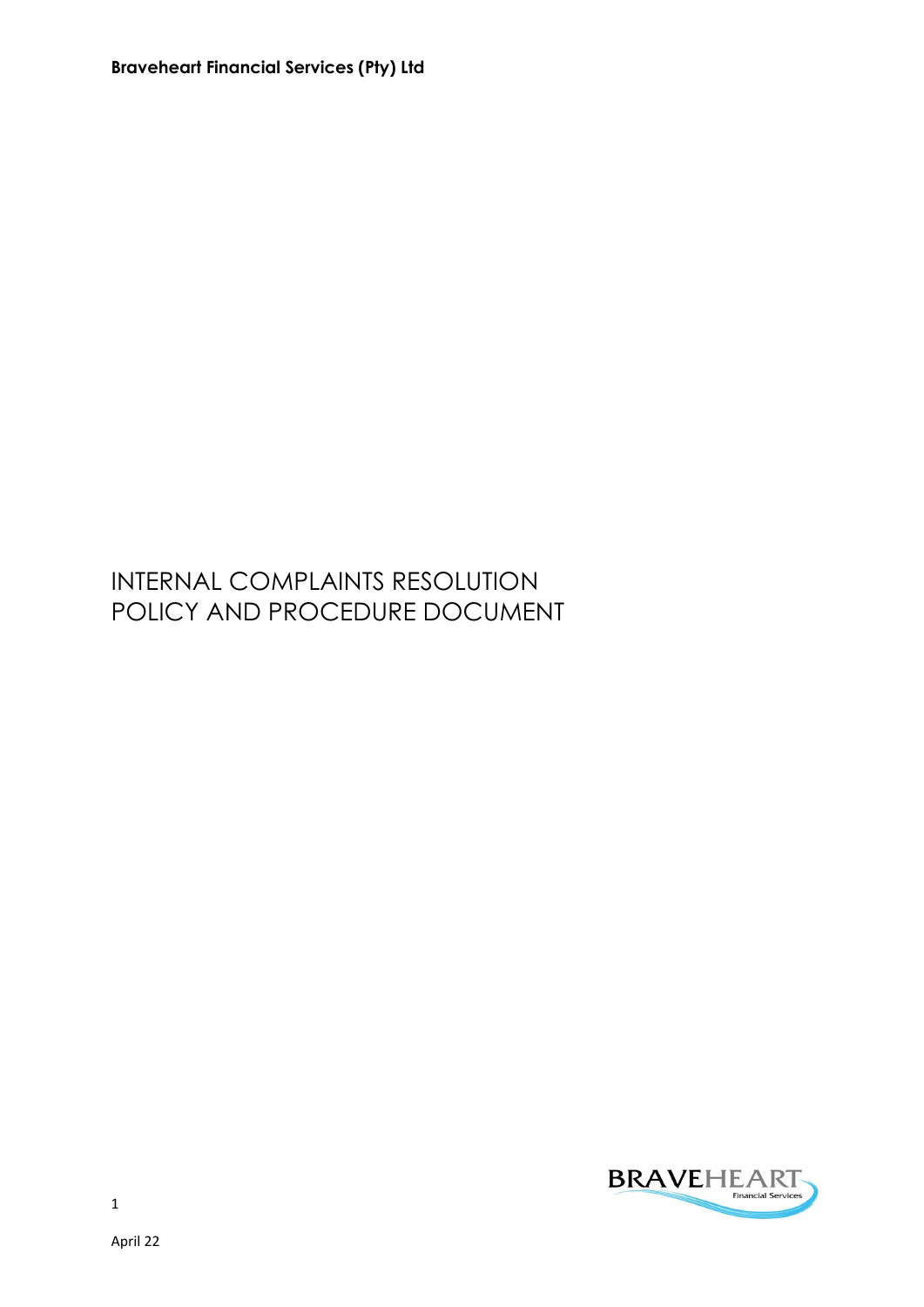# **Table of Contents**

| e. Complaints not handled in accordance with official FAIS Complaints procedure            |  |
|--------------------------------------------------------------------------------------------|--|
| 4. RULES ON PROCEEDINGS OF THE OFFICE OF THE OMBUD FOR FINANCIAL SERVICE PROVIDERS,        |  |
| a. Timeframes for the Resolution of Complaints in terms of the Rules on Proceedings of the |  |
|                                                                                            |  |
|                                                                                            |  |
|                                                                                            |  |

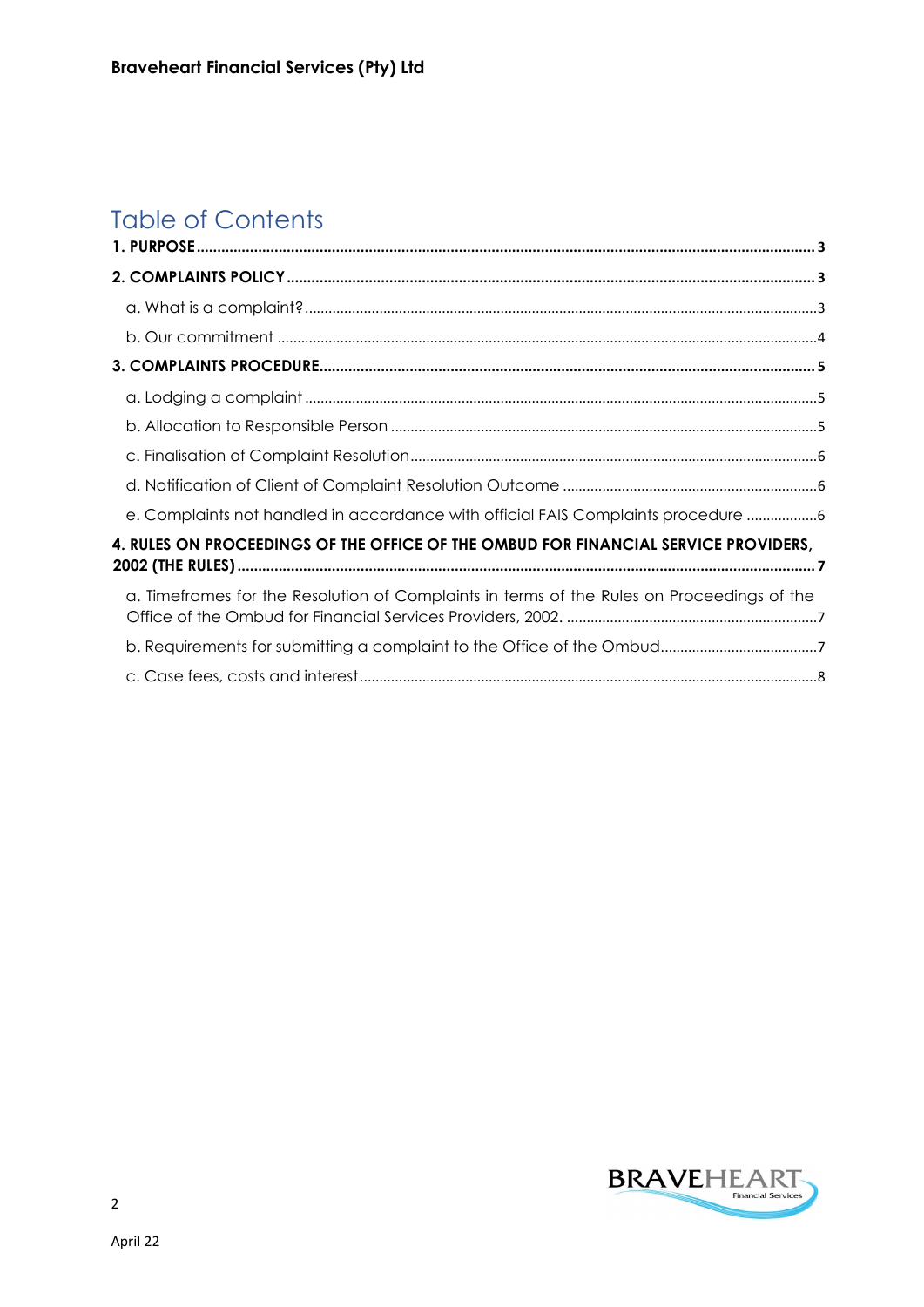#### 1. PURPOSE

The purpose of this document is two-fold. Firstly, to document Braveheart Financial Services (Pty) Ltd.'s ("Braveheart Financial Services") commitment to establishing and maintaining a Complaints policy and procedures for effective internal resolution of complaints thereby providing clients with a means to address their complaints in a formal and constructive manner. Secondly, this document serves to give effect to the provisions of the Financial Advisory and Intermediary Services Act No 37 of 2002 and to ensure Braveheart Financial Services' compliance with its provisions.

#### 2. COMPLAINTS POLICY

#### a. What is a complaint?

The Complaints policy and Procedure as described hereto, serves as an undertaking by Braveheart Financial Services (Pty) Ltd, its divisions and subsidiaries, to abide by company best practice and the Financial Advisory and Intermediary Services Act No 37 of 2002 (FAIS Act), in the resolution of complaints.

Whilst a complaint is defined in the FAIS Act (see below) this Policy and Procedure document extends to include those complaints that may fall outside of the scope of the FAIS Act and may include any objection or dissatisfaction expressed by a client in respect of a financial product or service rendered by Braveheart Financial Services and which the client wishes to escalate to a formal complaint.

In terms of the FAIS Act, a complaint is defined as follows:

"Complaint" means, subject to section 26(1)(a)(iii), a specific complaint relating to a financial service rendered by a financial services provider or representative to the complainant on or after the date of commencement of this Act, and in which complaint it is alleged that the provider or representative –

- a) has contravened or failed to comply with a provision of this Act and that as a result thereof the complainant has suffered or is likely to suffer financial prejudice or damage;
- b) has wilfully or negligently rendered a financial service to the complainant which has caused prejudice or damage to the complainant or which is likely to result in such prejudice or damage; or
- c) has treated the complainant unfairly.

It is therefore evident that any act or omission by Braveheart Financial Services in the rendering of a financial service to a client, which is in contravention of the FAIS Act and caused or is likely to cause the client to suffer a financial loss or damages or if the financial service provided by Braveheart Financial Services was rendered either wilfully or negligently and caused damage to or prejudiced the client or is likely to prejudice or damage the client or if Braveheart Financial Services has treated the client unfairly, the client has cause for a complaint under the FAIS Act.

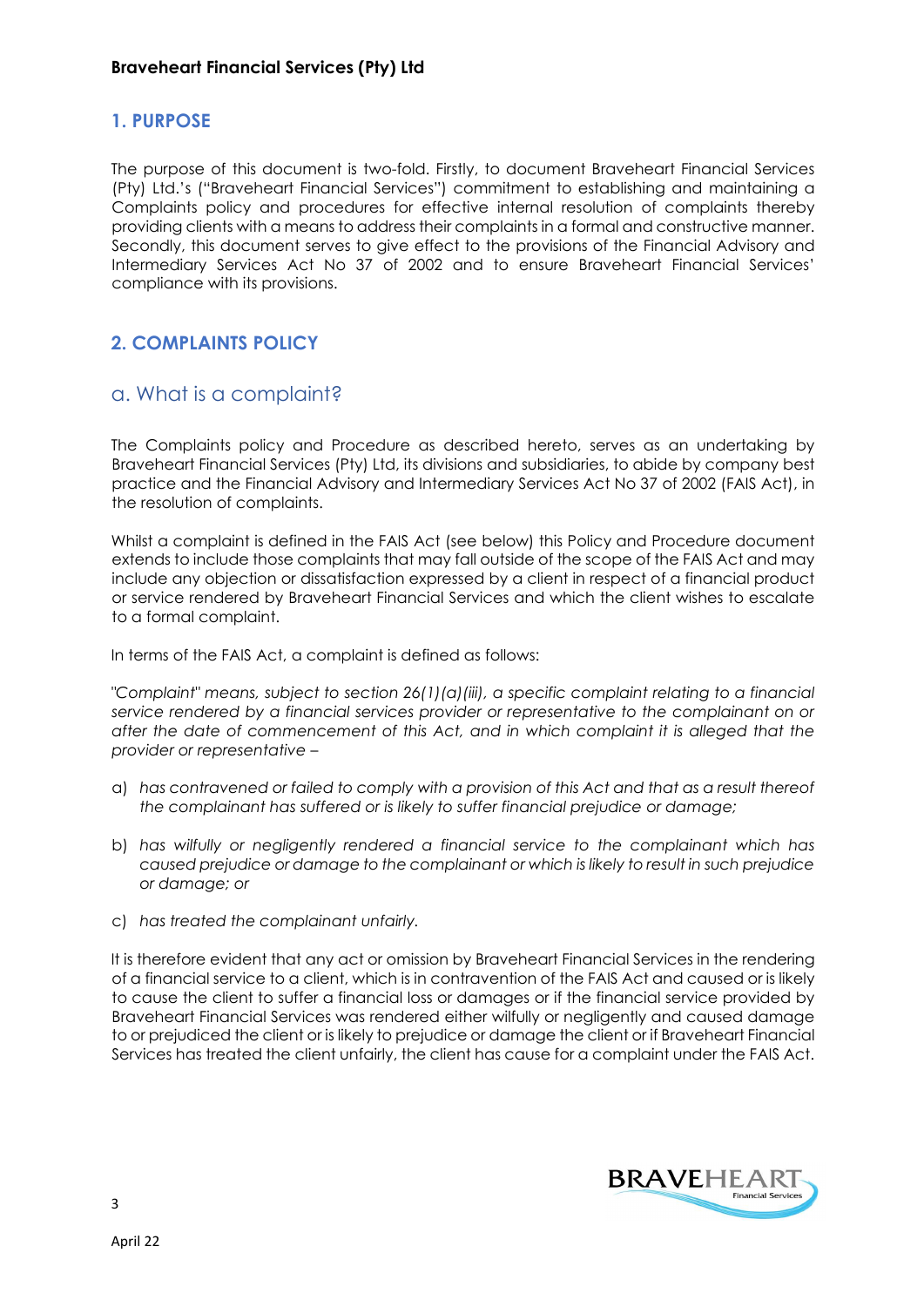This does not necessarily infer that every act or omission of Braveheart Financial Services may give rise to a complaint in terms of the FAIS Act. The financial service rendered must either be in contravention of the FAIS Act or rendered wilfully or negligently in such a manner as to cause a financial loss or prejudice the client or simply have been rendered to the complainant in an unfair manner. A complaint can also be of a non-FAIS nature i.e., is not a complaint falling within the ambit of the above definition, which is strictly in line with the rendering of a financial service. It is important to note that in terms of the Act, the client need not have already suffered a financial loss or incurred damages before a complaint may arise but need simply be a possible consequence of the financial service rendered by Braveheart Financial Services.

## b. Our commitment

Braveheart Financial Services is committed to the establishment and maintenance of an effective Complaints policy and procedures for internal resolution of complaints. In light of this, Braveheart Financial Services wishes to confirm the following:

- **Braveheart Financial Services** is fully committed to addressing and resolving any complaints received from our clients in a timely and fair manner and in strict accordance with the provisions of the FAIS Act and any other South African law as may be applicable from time to time.
- **Braveheart Financial Services** is fully committed to applying the basic values of transparency and visibility and will ensure at all times that clients have full knowledge of the procedures for the resolution of their complaints
- Braveheart Financial Services is fully committed to the value of fairness and will ensure that a resolution of a complaint received from a client can during and by means of the resolution process be effected which is timeous and fair to both clients and to Braveheart Financial Services and its staff.
- **Braveheart Financial Services** will ensure that adequate manpower and other resources will be available at all times for the timeous, effective and fair resolution of all complaints received from clients
- **Braveheart Financial Services** will ensure the adequate training of all relevant staff, including imparting and ensuring full knowledge of the provisions of the FAIS Act, the FAIS Rules and the General Code of Conduct for Authorised Financial Services Providers and Representatives with regard to resolution of complaints
- Braveheart Financial Services is fully committed to ensuring that responsibilities and mandates are delegated to facilitate complaints resolution of a routine nature; that there is provision for the escalation of nonroutine serious complaints and the handling thereof by staff with adequate expertise; and to ensuring the avoidance of occurrences giving rise to complaints as well as to improve services and complaint systems and procedures where necessary.
- Braveheart Financial Services will ensure the existence of easy access to its complaints resolution policies and procedures at any office or branch open to clients, or through ancillary postal, fax, telephone or electronic helpdesk support.
- **Braveheart Financial Services** will ensure not only that access to these procedures is at all times available to clients at any relevant office or branch, or by electronic medium, but that that such availability is appropriately made known by public press or electronic announcements or separate business communications to existing clients
- **Braveheart Financial Services** will ensure that as soon as practically possible, after the receipt and recording of a complaint, the complaint will be forwarded to the relevant staff member to consider its resolution and that the complaint will receive proper consideration.

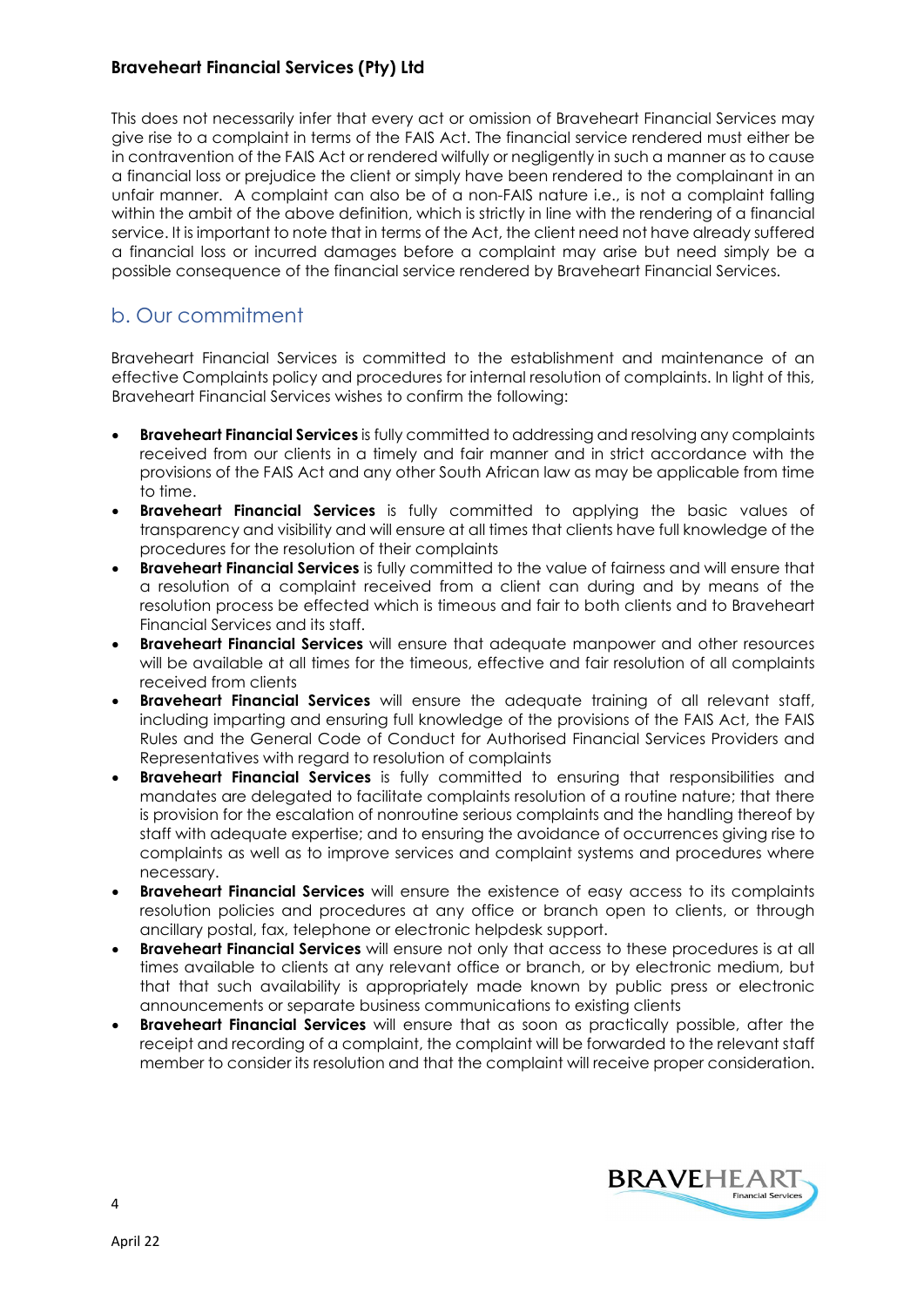- **Braveheart Financial Services** will ensure that appropriate management controls are available to exercise effective control and supervision of the internal complaint consideration and resolution process
- **Braveheart Financial Services** will maintain appropriate records of all complaints for a period of five years
- **Braveheart Financial Services** will ensure that in any case where a complaint is resolved in favour of a client, that a full and appropriate level of redress is offered to the client without any delay.
- Braveheart Financial Services will ensure that where the outcome of a complaint is not favourable to the client, full written reasons will be furnished to the client and the client will be advised that the complaint may within six months be pursued with the Ombud. The Ombud's contact details will be provided.

#### 3. COMPLAINTS PROCEDURE

#### a. Lodging a complaint

All complaints against Braveheart Financial Services must be lodged in writing.

It is preferable that a client wishing to lodge a complaint with Braveheart Financial Services send an email to complaints@bravefin.com. Alternatively, complaints may be submitted directly to the Compliance Department using the contact details as they appear below.

#### Braveheart Financial Services contact details for submission of Complaints

Complaints may be submitted to Braveheart Financial Services using the following contact details:

#### Post:

Compliance Department Braveheart Financial Services Pty Ltd PostNet Suite #270 Private Bag X5 Norwood 2117

Should a client not use the method mention above, the employee receiving the complaint must send an email to complaints@bravefin.com using the information provided by the client. All complaints received must be forwarded to the Compliance Department for processing. Clients are requested to ensure that full details relating to the complaint are disclosed and that any supporting documentation is submitted to Braveheart Financial Services.

#### b. Allocation to Responsible Person

Upon receipt of a complaint by the Compliance department, the recipient will forward the complaint to the relevant business management who will acknowledge receipt of the complaint with 2 (two) days, provide the contact details of the person responsible for resolving the complaint and notify the client of his / her right to refer the complaint to the FAIS Ombud's

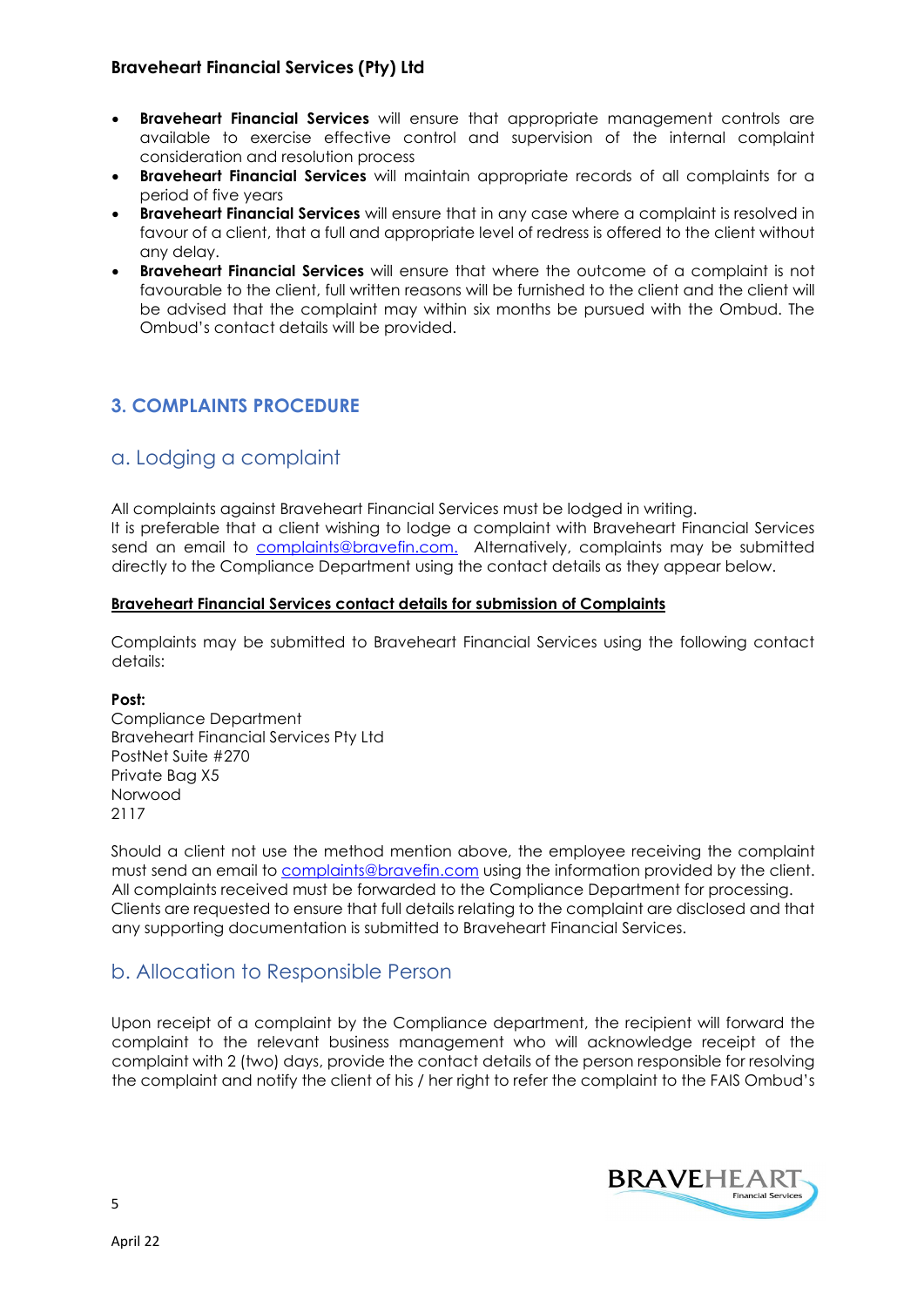office if the complaint has not been resolved to his / her satisfaction within 6 weeks of the date of lodging the complaint with Braveheart Financial Services.

The persons responsible for the resolution of the complaint will be notified of the complaint and the details forwarded to the responsible person for investigation and resolution.

The responsible person must attempt to resolve the dispute in a fair and effective manner, giving proper consideration to the complaint, within 30 days of receiving the complaint. The responsible person is required to update the client and Compliance department with regard to the status of the complaint and the action taken to resolve the complaint.

If the responsible person is uncertain or unable to give proper consideration to the complaint, he/she is required to escalate the complaint to his/her manager, for resolution or request assistance in resolving the complaint where required.

#### c. Finalisation of Complaint Resolution

Complaints must be recorded as being complete and closed by Compliance upon confirmation from the responsible person that an acceptable resolution has been agreed and actioned with the client.

Compliance reserves the right to keep a compliant open and investigate further, if there is doubt as to the fairness of the outcome reached.

#### d. Notification of Client of Complaint Resolution Outcome

Upon resolution of a complaint the client must be advised in writing of the outcome as soon as reasonably possible. This advice must be recorded in the client's file either as a file note or by the storage of an electronic file.

In the event that the outcome is favourable to the client, appropriate redress must be instituted without delay.

In the event that the outcome is not favourable to the client, full reasons for the outcome must be furnished to the client.

## e. Complaints not handled in accordance with official FAIS Complaints procedure

In the event that a client wishes to escalate any objection or dissatisfaction but does not wish to place his/her complaint in writing, the following procedure must be followed by the employee:

- 1. Encourage the client to lodge his/her complaint in writing in order to formalize the process and to expedite the resolution of the complaint.
- 2. Should the client still refuse to lodge his/her complaint in writing, send an email to the Compliance department providing as much detail as possible based upon the information provided by the client.
- 3. The complaint will be dealt with as per the procedure detailed above.



6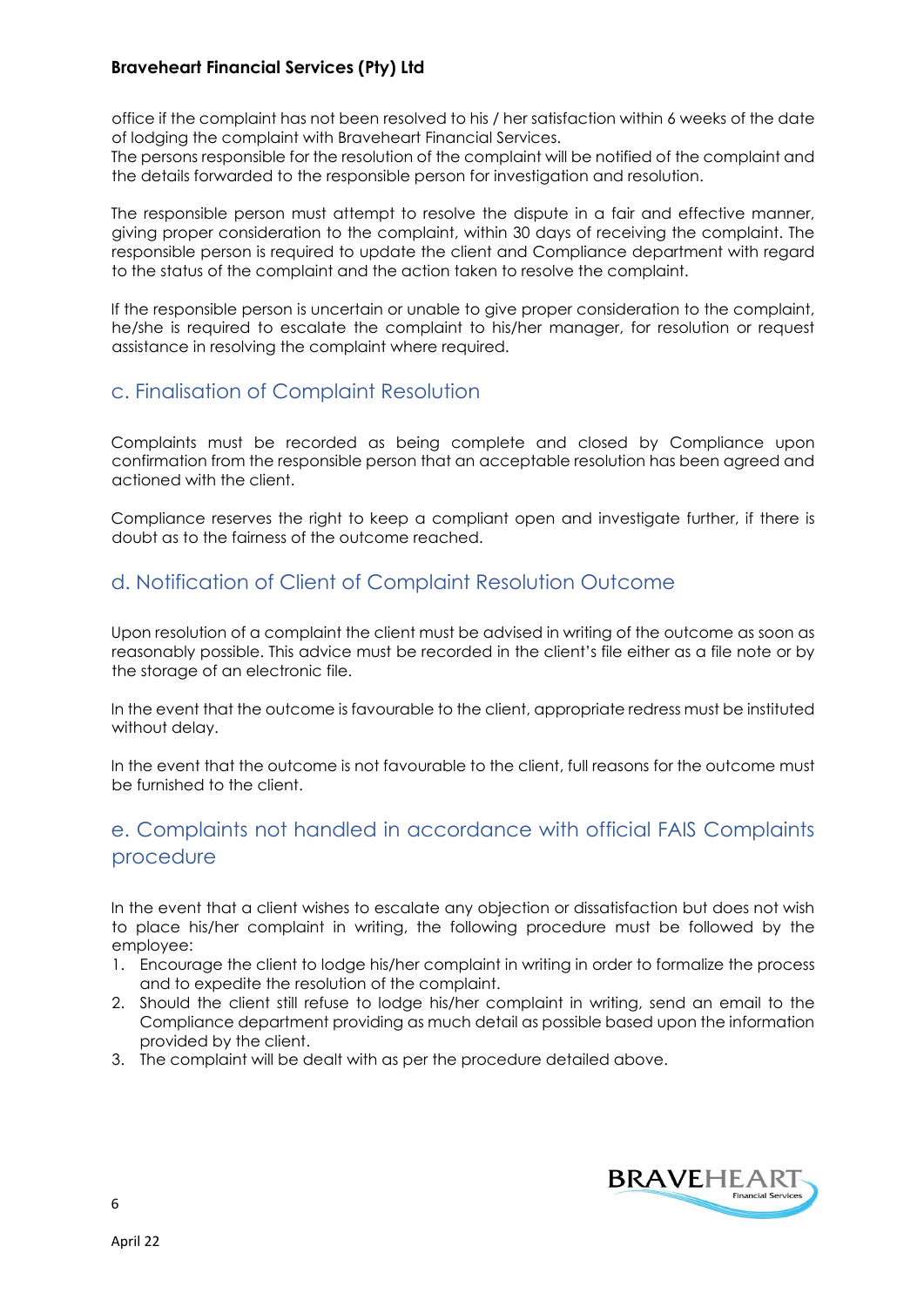## 4. RULES ON PROCEEDINGS OF THE OFFICE OF THE OMBUD FOR FINANCIAL SERVICE PROVIDERS, 2002 (THE RULES)

## a. Timeframes for the Resolution of Complaints in terms of the Rules on Proceedings of the Office of the Ombud for Financial Services Providers, 2002.

Whilst the Braveheart Financial Services Internal Complaints Resolution Procedure has provided the timeframes stated above for the escalation of complaints, in terms of the Rules of the Ombud's Office, a complaint must be acknowledged together with contact details of the relevant person if the complaint cannot be addressed by Braveheart Financial Services within 3 weeks of its receipt. In terms of the Rules, a further 3 weeks (totally 6 weeks from receipt of the complaint) is available for resolution of the complaint. If Braveheart Financial Services is unable to resolve the complaint to the satisfaction of the complainant within 6 weeks of receipt of the complaint, the responsible person (depending on level of escalation reached) must advise the complainant of his/her right to refer the complaint to the office of the Ombud within 6 months of receipt of Braveheart Financial Services' final notification in respect of the complaint.

## b. Requirements for submitting a complaint to the Office of the Ombud

- 1. The complaint must fall within the ambit of the FAIS Act and the Rules.
- 2. Braveheart Financial Services must have failed to address the complaint satisfactorily within 6 weeks of its receipt.
- 3. The act or omission complained of must have occurred at a time when the Rules were in force.
- 4. The complaint must not constitute a monetary claim in excess of R 800 000 unless Braveheart Financial Services has agreed in writing to this limit being exceeded or the complainant has abandoned the amount in excess of R800 000.
- 5. The complaint must not relate to investment performance of a financial product which is the subject of the complaint, unless such performance was guaranteed expressly or implicitly or such performance appears to the Ombud to be do deficient as to raise a prima facie presumption of misrepresentation, negligence or maladministration on the part of the person against whom the complaint is brought.
- 6. The complainant must endeavour to resolve the complaint with Braveheart Financial Services prior to submitting a complaint to the Office of the Ombud. The complainant must satisfy the Ombud of this and provide the final response (if any) from Braveheart Financial Services as well as the complainant's reasons for disagreeing with the response.
- 7. A complaint must be accompanied by available documentation in the complainant's possession.